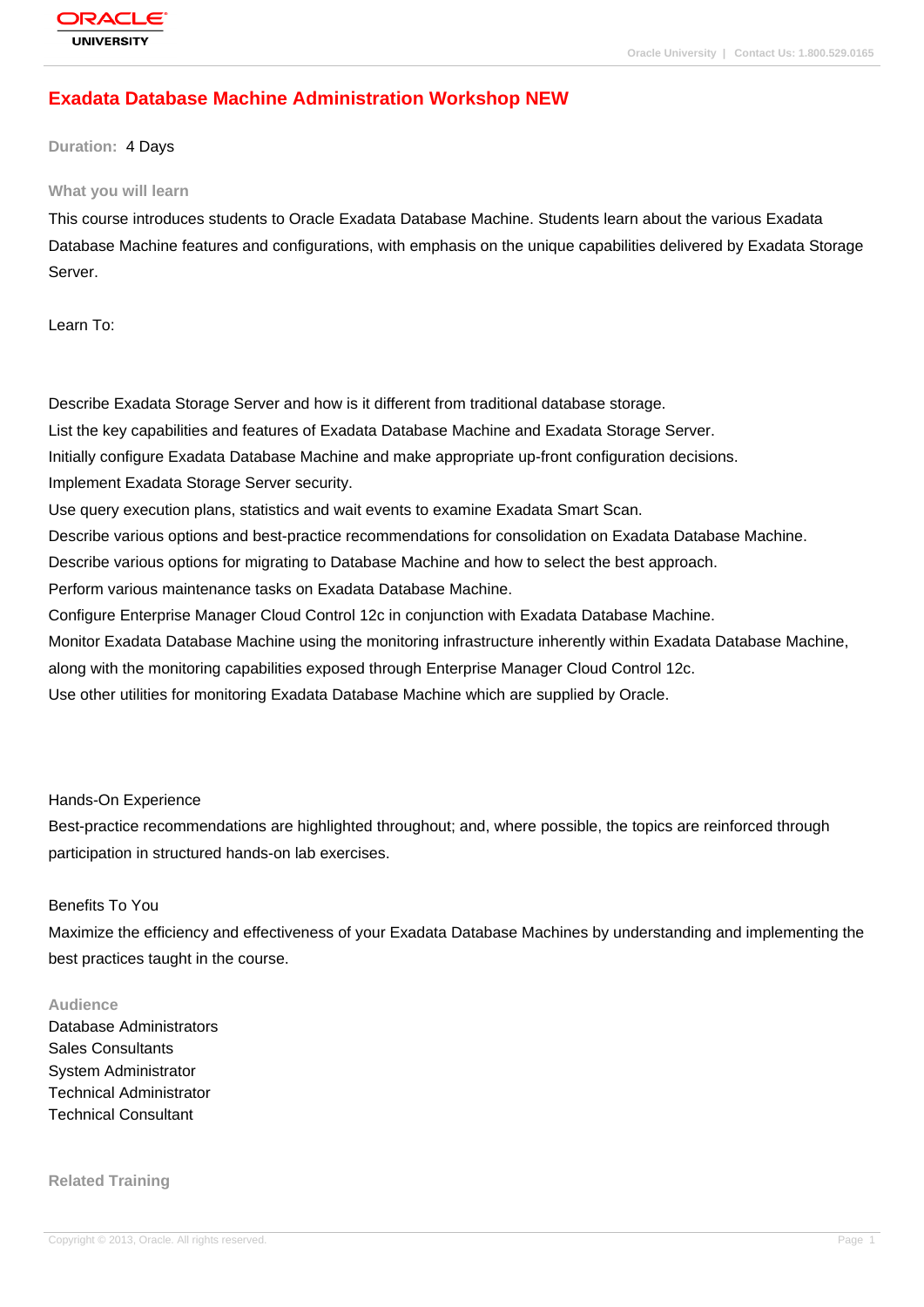#### Required Prerequisites

A working knowledge of Unix/Linux along with an understand of general networking, storage and system administration concepts.

Prior knowledge and understanding of Oracle Database 11g Release 2, including Automatic Storage Management (ASM) and Real Application Clusters (RAC)

Suggested Prerequisites Oracle Database 12c: Administration Workshop NEW

Oracle Database 12c: Backup and Recovery Workshop NEW

UNIX and Linux Essentials

**Course Objectives**

Configure I/O Resource Management

Monitor Exadata Database Machine health and optimize performance

Describe the key capabilities of Exadata Database Machine

Identify the benefits of using Exadata Database Machine for different application classes

Describe the architecture of Exadata Database Machine and its integration with Oracle Database, Clusterware and ASM

Complete the initial configuration of Exadata Database Machine

Describe various recommended approaches for migrating to Exadata Database Machine

### **Course Topics**

**Introduction** Course Objectives Audience and Prerequisites Course Contents **Terminology** Additional Resources Introducing the Laboratory Environment

### **Exadata Database Machine Overview**

Introducing Database Machine Introducing Exadata Storage Server Exadata Storage Server Architecture: Overview Exadata Storage Server Features: Overview Exadata Storage Expansion Racks InfiniBand Network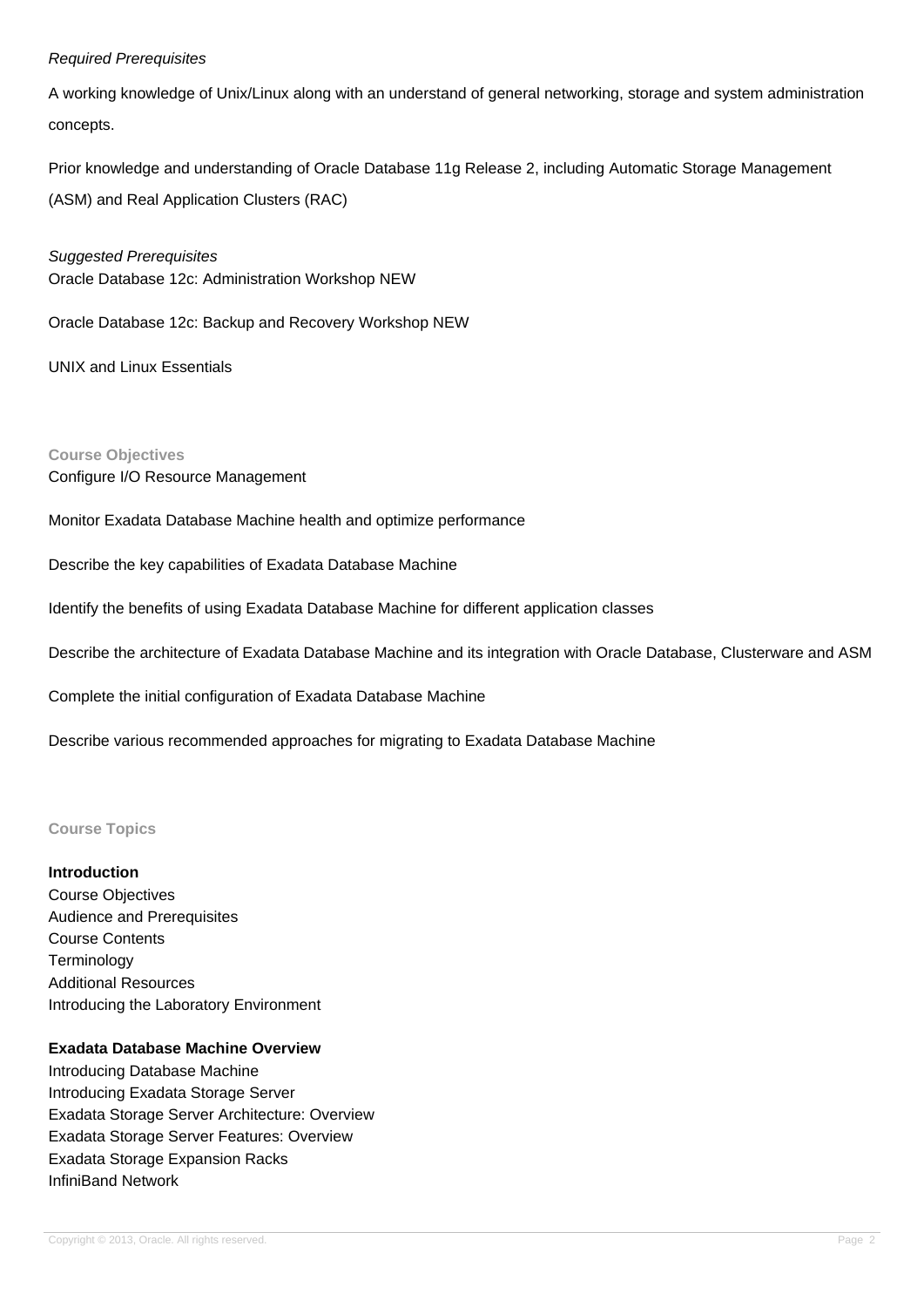## **Exadata Database Machine Architecture**

Database Machine Architecture: Overview Database Machine Network Architecture InfiniBand Network Architecture InfiniBand Network Topology Interconnecting Multiple Racks Database Machine Software Architecture: Overview Disk Storage Entities and Relationships

### **Key Capabilities of Exadata Database Machine**

Classic Database I/O and SQL Processing Model Exadata Smart Scan Model Exadata Smart Storage Capabilities Exadata Hybrid Columnar Compression Exadata Smart Flash Cache Exadata Storage Index Database File System I/O Resource Management

#### **Exadata Database Machine Initial Configuration**

Database Machine Implementation: Overview Database Machine Site Preparation Using Oracle Exadata Deployment Assistant Choosing the Right Disk Redundancy Setting Configuring Oracle Exadata Database Machine The Result After Installation and Configuration Supported Additional Configuration Activities

## **Exadata Storage Server Configuration**

Exadata Storage Server Administration: Overview Testing Storage Server Performance Using CALIBRATE Configuring the Exadata Cell Server Software Starting and Stopping Exadata Cell Server Software Configuring Cell Disks and Grid Disks Configuring ASM and Database Instances to Access Exadata Cells Reconfiguring Exadata Storage Exadata Storage Security Implementation

## **I/O Resource Management**

I/O Resource Management Concepts IORM Architecture Getting Started with IORM Enabling Intradatabase Resource Management Setting Database I/O Utilization Limits Interdatabase Plans and Database Roles Using Database I/O Metrics IORM and Exadata Storage Server Flash Memory

## **Recommendations for Optimizing Database Performance** Flash Memory Usage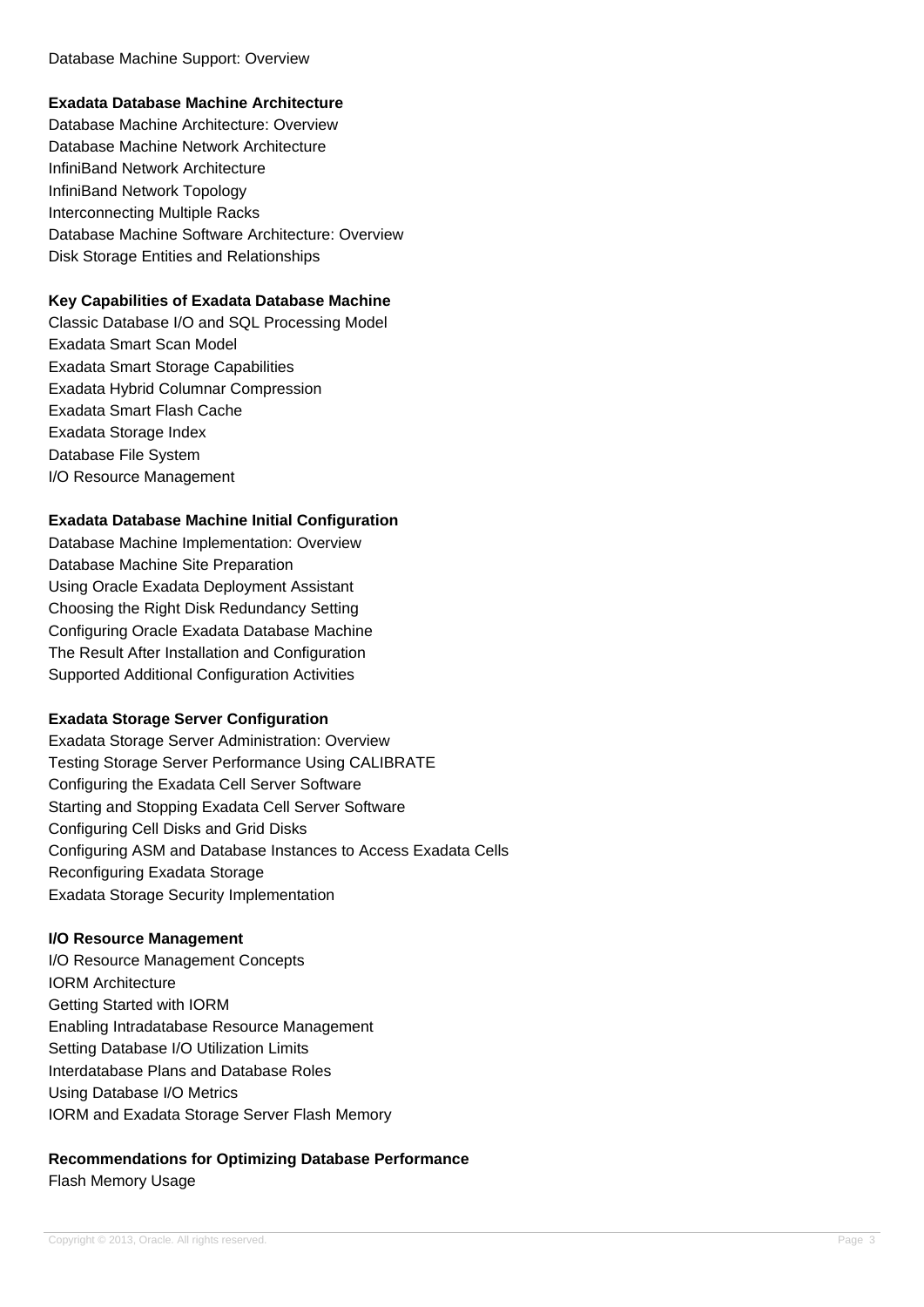Influencing Caching Priorities Choosing the Flash Cache Mode Compression Usage Index Usage ASM Allocation Unit Size Minimum Extent Size Exadata Specific System Statistics

### **Using Smart Scan**

Exadata Smart Scan: Overview Smart Scan Requirements Monitoring Smart Scan in SQL Execution Plans Smart Scan Join Processing with Bloom Filters Other Situations Affecting Smart Scan Exadata Storage Server Statistics: Overview Exadata Storage Server Wait Events: Overview

#### **Consolidation Options and Recommendation**

Consolidation: Overview Different Consolidation Types Recommended Storage Configuration for Consolidation Alternative Storage Configurations Cluster Configuration Options Isolating Management Roles Schema Consolidation Recommendations Maintenance Considerations

### **Migrating Databases to Exadata Database Machine**

Migration Best Practices: Overview Performing Capacity Planning Database Machine Migration Considerations Choosing the Right Migration Path Logical Migration Approaches Physical Migration Approaches Post-Migration Best Practices Migrating to Database Machine Using Transportable Tablespaces

## **Bulk Data Loading using Oracle DBFS**

Bulk Data Loading Using Oracle DBFS: Overview Preparing the Data Files Staging the Data Files Configuring the Staging Area Configuring the Target Database Loading the Target Database

## **Exadata Database Machine Platform Monitoring Introduction**

Monitoring Technologies and Standards Simple Network Management Protocol (SNMP) Intelligent Platform Management Interface (IPMI) Integrated Lights Out Manager (ILOM) Exadata Storage Server Metrics, Thresholds, and Alerts Automatic Diagnostic Repository (ADR)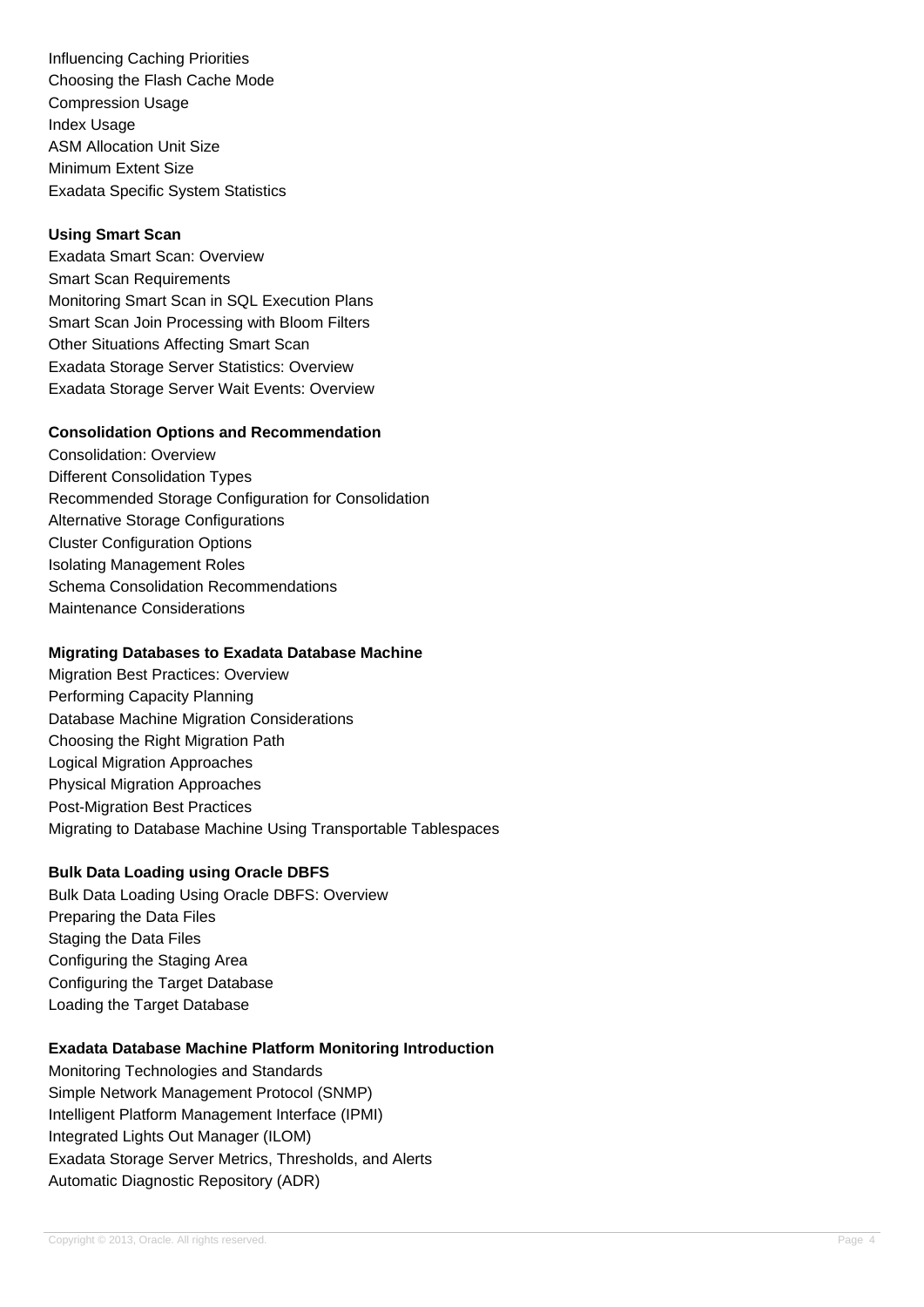## **Configuring Enterprise Manager Cloud Control 12c to Monitor Exadata Database Machine**

Enterprise Manager Cloud Control 12c Architecture: Overview Cloud Control Monitoring Architecture for Exadata Database Machine Configuring Cloud Control to Monitor Exadata Database Machine Pre-discovery Configuration and Verification Deploying the Oracle Management Agent Discovering Exadata Database Machine Discovering Additional Targets Post-discovery Configuration and Verification

### **Monitoring Exadata Storage Servers**

Exadata Metrics and Alerts Architecture Monitoring Exadata Storage Server with Metrics and Alerts Isolating Faults with Monitoring Exadata Storage Server with Enterprise Manager: Overview Monitoring Hardware Failure and Sensor State Monitoring Exadata Storage Server Availability Comparing Metrics Across Multiple Storage Servers

#### **Monitoring Exadata Database Machine Database Servers**

Monitoring Database Servers: Overview Monitoring Hardware Monitoring the Operating System Monitoring Oracle Grid Infrastructure Monitoring Oracle Database Monitoring Oracle Management Agent Database Monitoring with Enterprise Manager Cloud Control 12c

#### **Monitoring the InfiniBand Network**

InfiniBand Network Monitoring: Overview InfiniBand Network Monitoring with Monitoring the InfiniBand Switches Monitoring the InfiniBand Switch Ports Monitoring the InfiniBand Ports Monitoring the InfiniBand Fabric: Monitoring the InfiniBand Fabric:

## **Monitoring Other Exadata Database Machine Components**

Monitoring the Cisco Ethernet Switch Monitoring the Sun Power Distribution Units Monitoring the KVM Switch

#### **Other Useful Monitoring Tools**

Exachk: Overview Running Exachk Exachk Daemon DiagTools: Overview Using ADRCI on Exadata Storage Servers Imageinfo: Overview